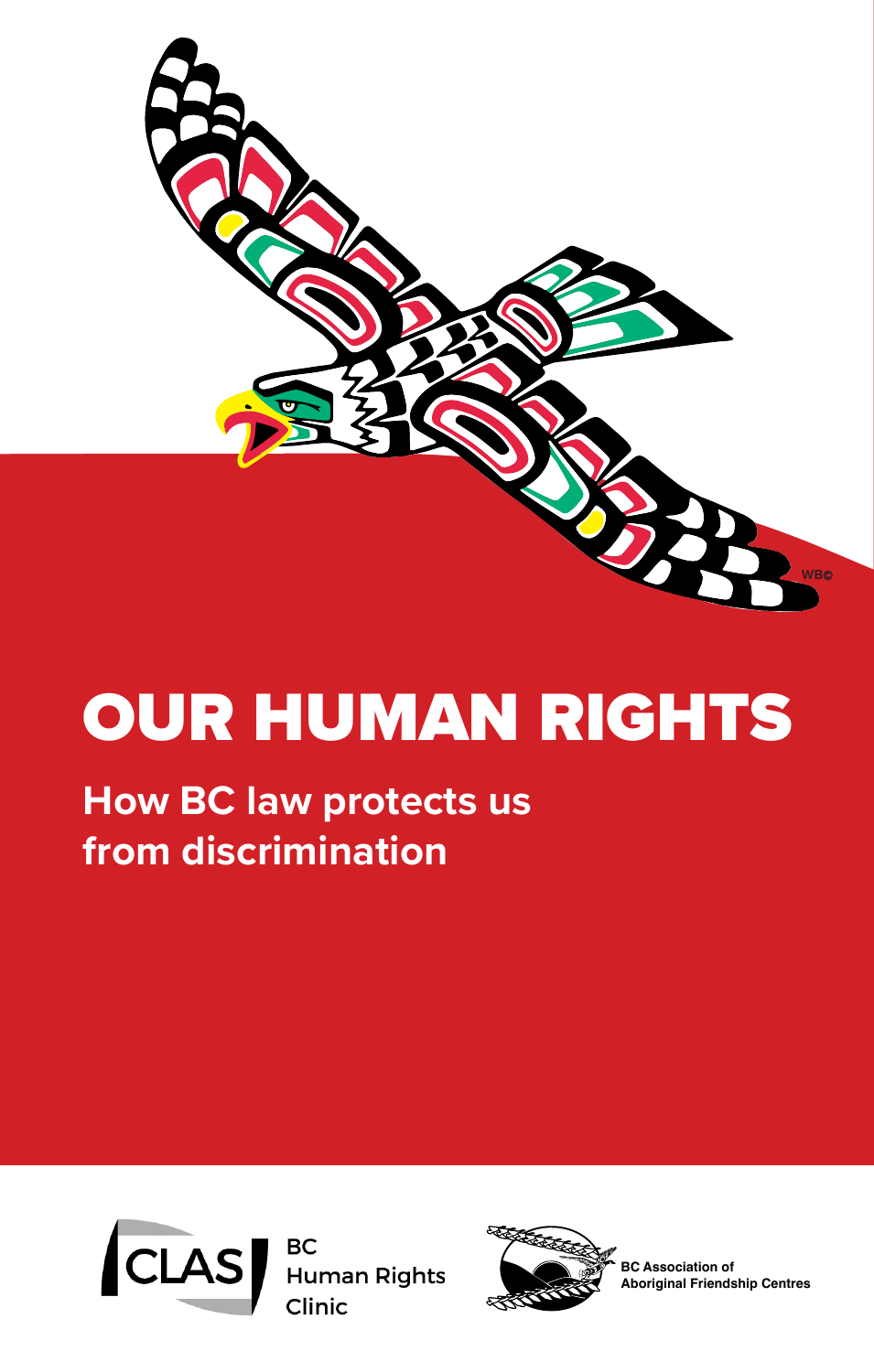

**This booklet contains legal information. It is not legal advice. For guidance on how the law applies in your specific situation, talk to a lawyer. The BC Human Rights Clinic provides free legal services to people with human rights complaints. Additional resources are listed at the back of this booklet.**

> **© BC Human Rights Clinic, Community Legal Assistance Society, 2021**

> > **300 – 1140 West Pender Street Vancouver, BC V6E 4G1 Coast Salish Territories www.bchrc.net 604-622-1100 Toll free: 1-855-685-6222**

**Artist: Wade Baker, Mintle-e-da-us Graphic Design: R. Helliwell, Wachiay Studio**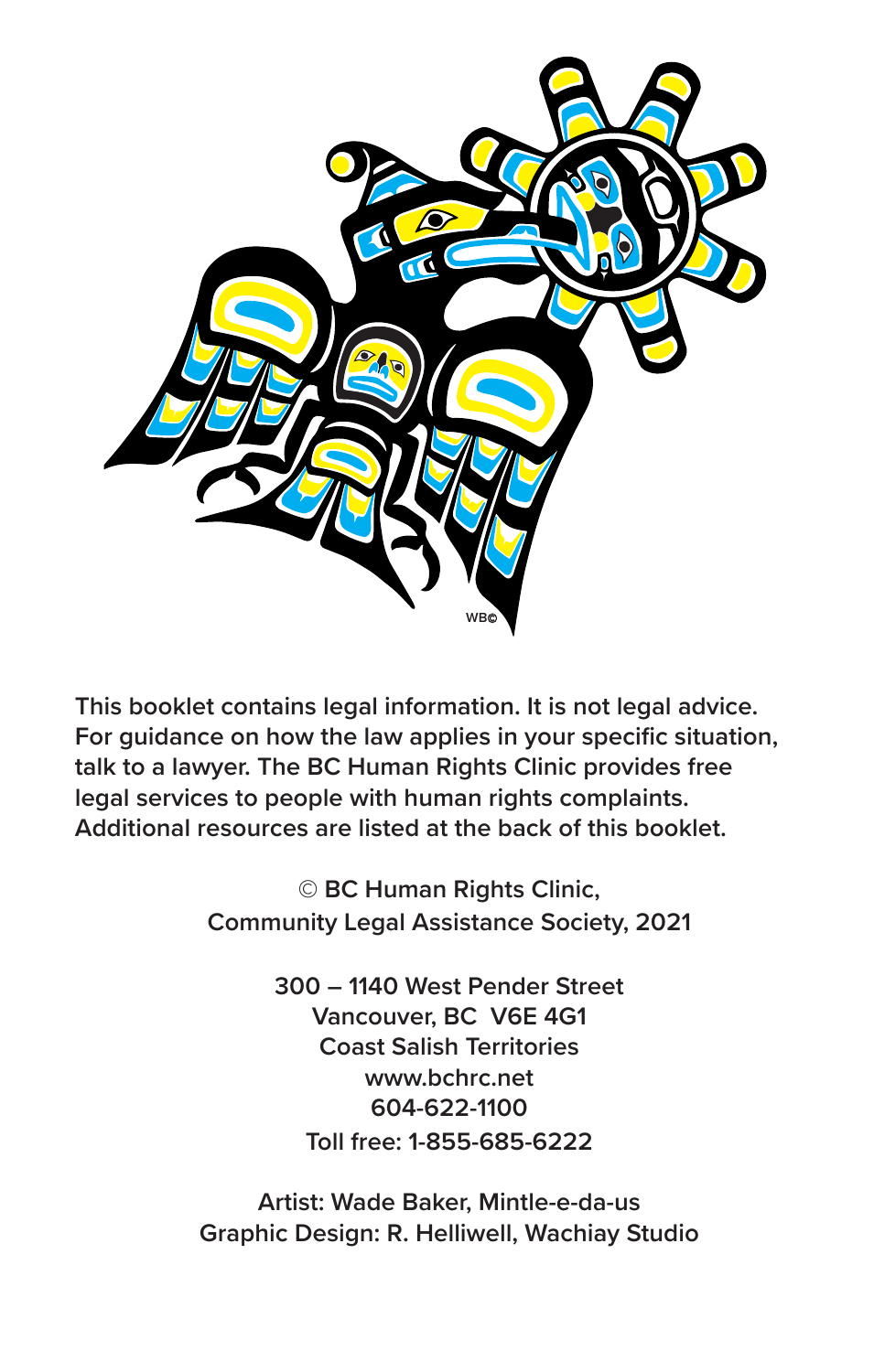#### **HOW BC LAW PROTECTS US FROM DISCRIMINATION**

**BC's Human Rights Code protects people in BC from discrimination. Discrimination means being treated badly because of your personal characteristics, such as your race, colour, ancestry, religion, disability, age, sex, gender identity, or sexual orientation.** 

**Discrimination can happen when people are singled out or targeted because of their personal characteristics. Discrimination can also happen when neutral rules or policies affect some people differently because of their personal characteristics. We provide examples of different kinds of discrimination in this booklet.**

**The Human Rights Code applies in three main areas of daily life: our jobs, our tenancies, and our access to services and facilities. The law also prohibits discriminatory and hateful publications.**

**Indigenous people in BC and across Canada experience many forms of discrimination. While the BC Human Rights Code can't address all the inequity and injustices faced by Indigenous people, it can be used to hold people and institutions accountable for discrimination.** 

**Read on to learn more about your right to be free from discrimination, and what you can do if your rights are violated.**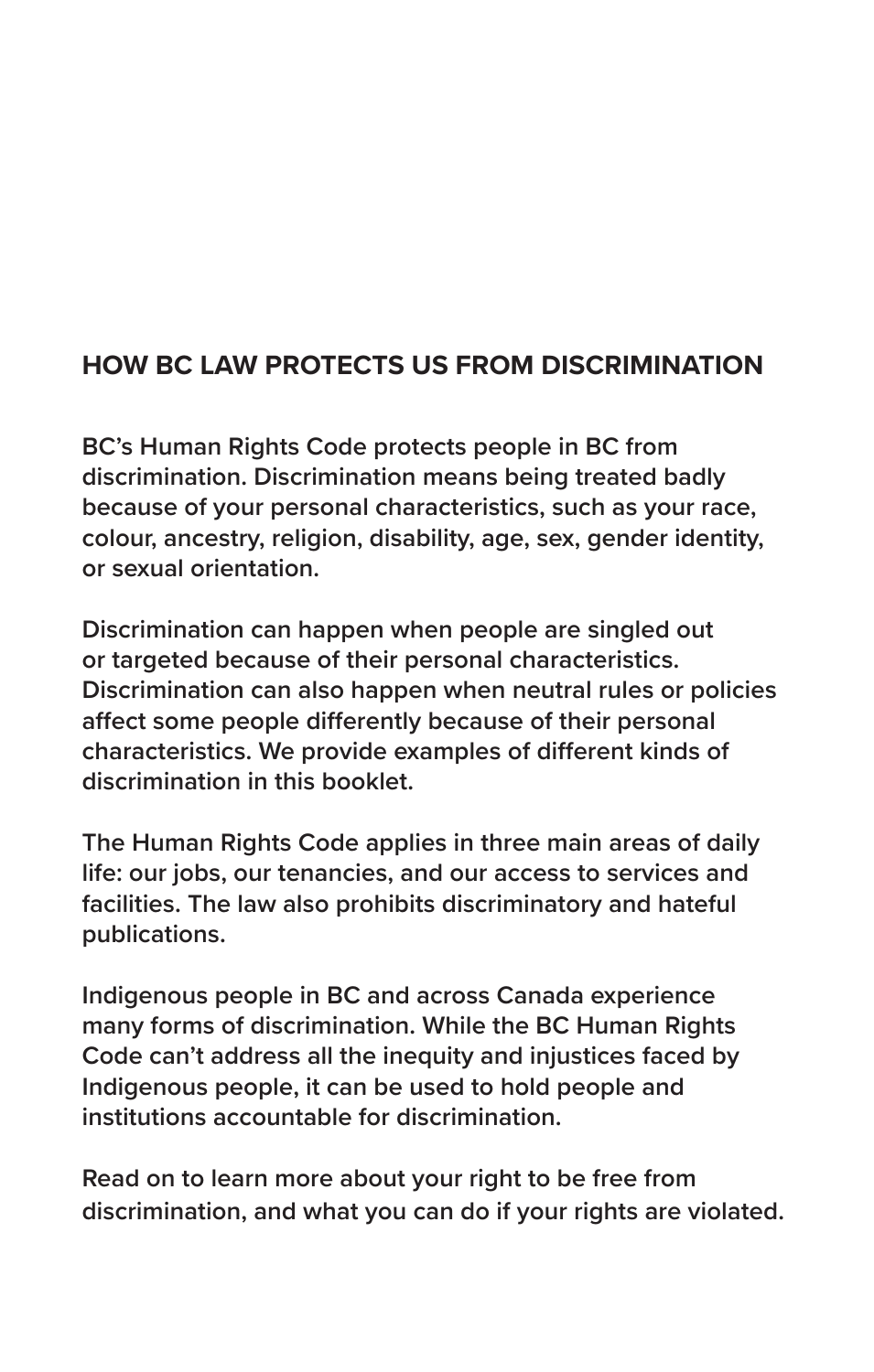

# **WE HAVE THE RIGHT… …NOT TO BE JUDGED BY THE COLOUR OF OUR SKIN**

#### **What is Racial Profiling?**

**Racial profiling means targeting someone based on their race or skin colour.**

**It can happen when people hold unfair and racist beliefs, called "stereotypes," about an entire racial group. If they act on those unfair beliefs, they may engaged in racial profiling.**

#### **What does Racial Profiling look like?**

- **• An Indigenous teen is followed around a store by a suspicious security guard. The white teens in the store are left alone.**
- **• Social workers show up at the hospital while an Indigenous woman is giving birth to take her baby away. The parents are supported by their community and perfectly capable of caring for their child.**

#### **What does the law say?**

**The BC Human Rights Code protects us from discrimination on the basis of our race, colour, ancestry, and place of origin. We are protected from discrimination in our jobs, our tenancies, and in our access to services like stores, transit services, and health care centres.**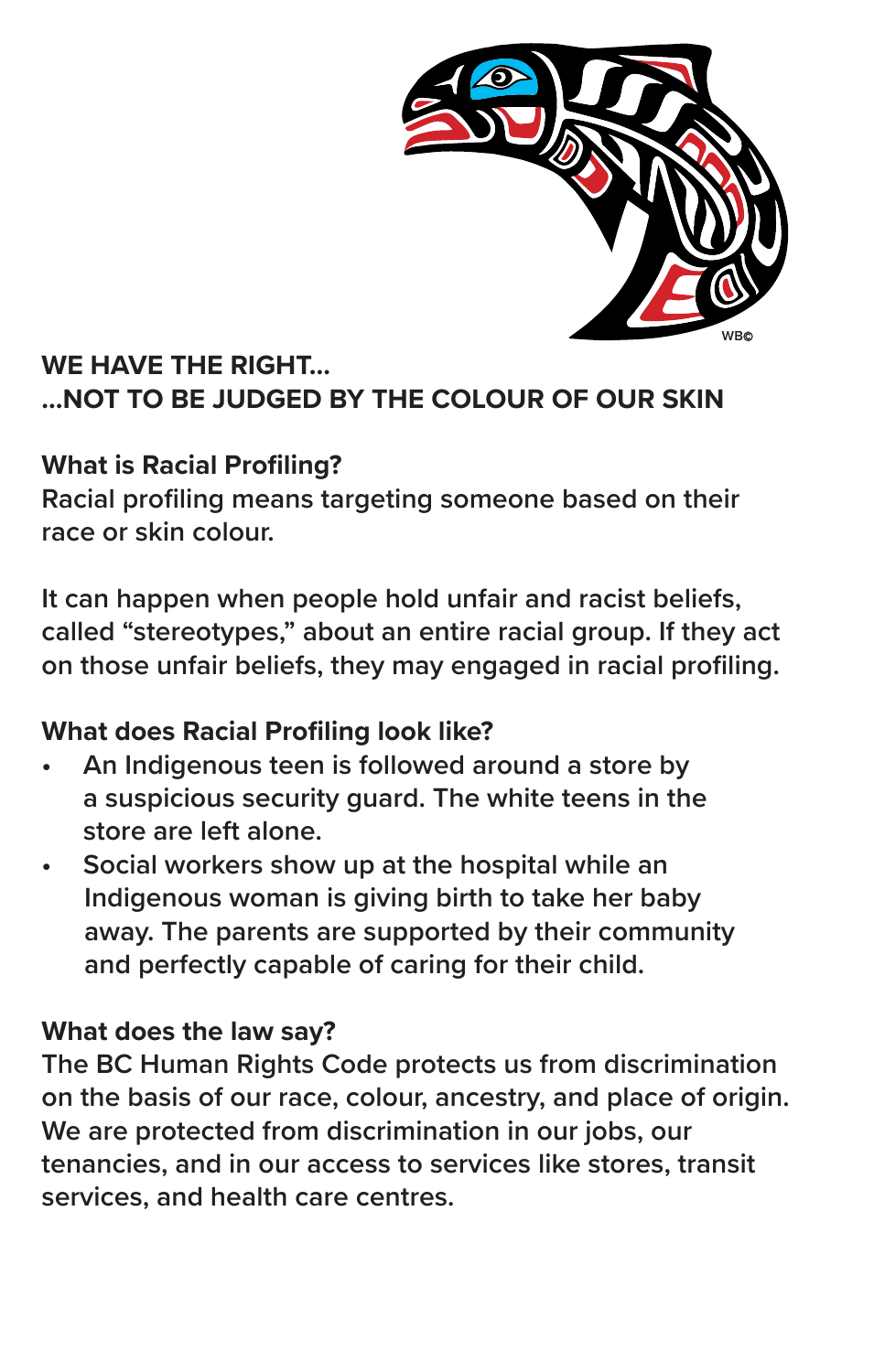

# **WE HAVE THE RIGHT… …TO DISCRIMINATION-FREE HOUSING**

#### **What is Discrimination in Housing?**

**Landlords must treat their tenants fairly. Landlords are not allowed to discriminate when deciding who to rent to, or who to evict from their properties. This means they cannot take people's protected characteristics, like their race, religion, marital or family status, sexual orientation, gender identity, or source of income into consideration when making these decisions.**

#### **What does Discrimination in Housing look like?**

- **• A landlord refuses to rent to someone because she is a single mother and receives social assistance.**
- **• A tenant reports that another tenant in the building is making homophobic or racist comments to them, but the landlord doesn't do anything to address it.**

#### **What does the law say?**

**The BC Human Rights Code protects us from discrimination in our tenancies. The law says landlords must not refuse to rent to you, evict you, or otherwise treat you badly on the basis of any of your protected characteristics.**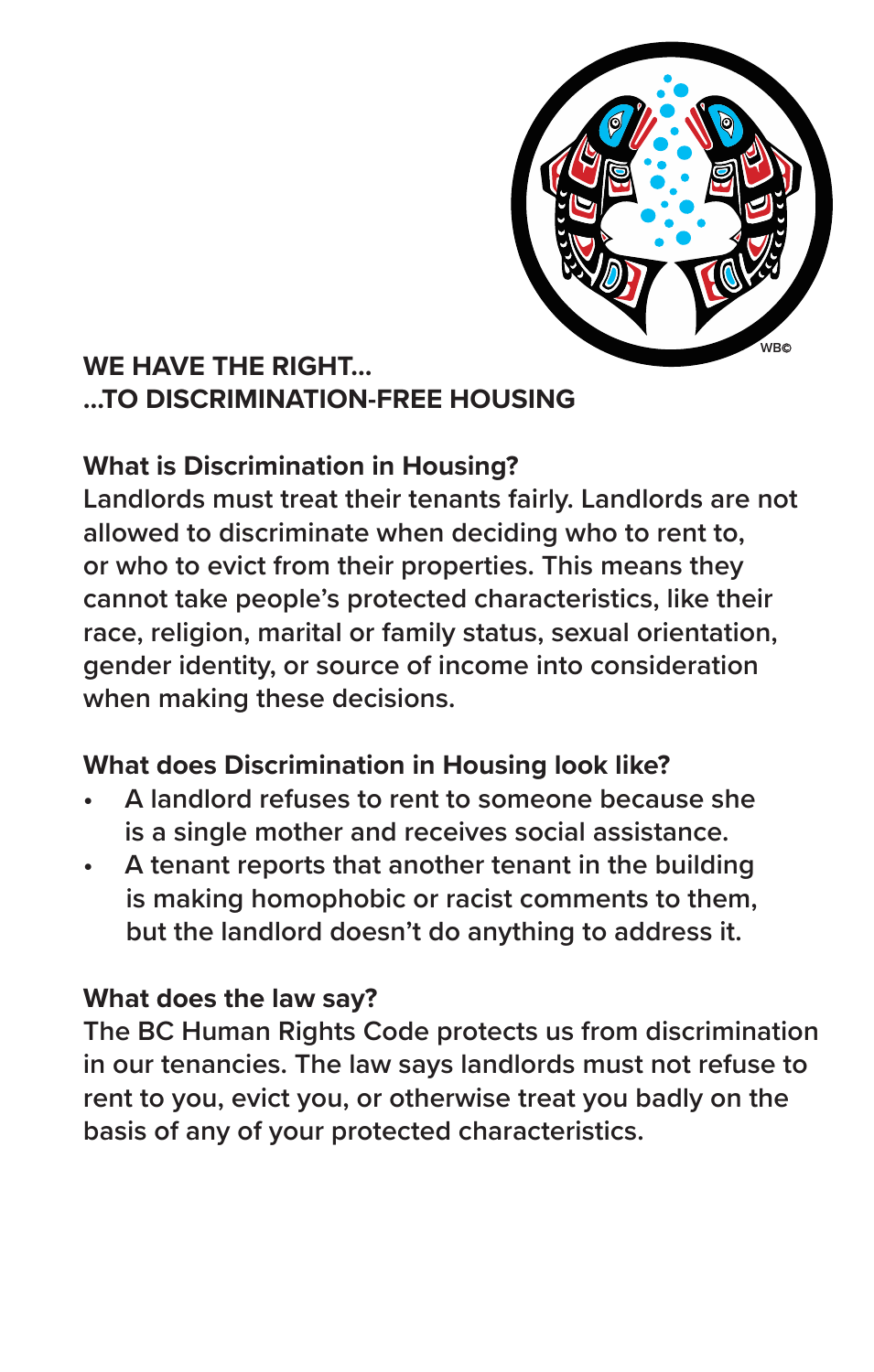

# **WE HAVE THE RIGHT… …TO DISCRIMINATION-FREE HEALTH CARE**

# **What is Discrimination in Health Care?**

**Indigenous people have shared many experiences of being treated unfairly when trying to access health care. Sometimes, health care providers use unfair stereotypes about Indigenous people. Sometimes, they are denied care because the health care provider does not believe they are sick or hurt. When a health care provider has a bias or prejudice against Indigenous people, this can result in discriminatory treatment.**

#### **What does Discrimination in Health Care look like?**

- **• An Indigenous man is having trouble walking and is slurring his speech. The ambulance driver doesn't take him to the hospital, and tells him to "sleep it off", believing he is drunk. In fact, he is having a stroke.**
- **• A nurse treats other patients with care and compassion, but is rude and dismissive towards their Indigenous patient.**

#### **What does the law say?**

**The BC Human Rights Code protects us from discrimination in our access to services. The law says that service providers, including doctors, nurses, ambulance drivers, and emergency room staff, must not discriminate on the basis of any protected characteristic, including race, ancestry, colour, and place of origin.**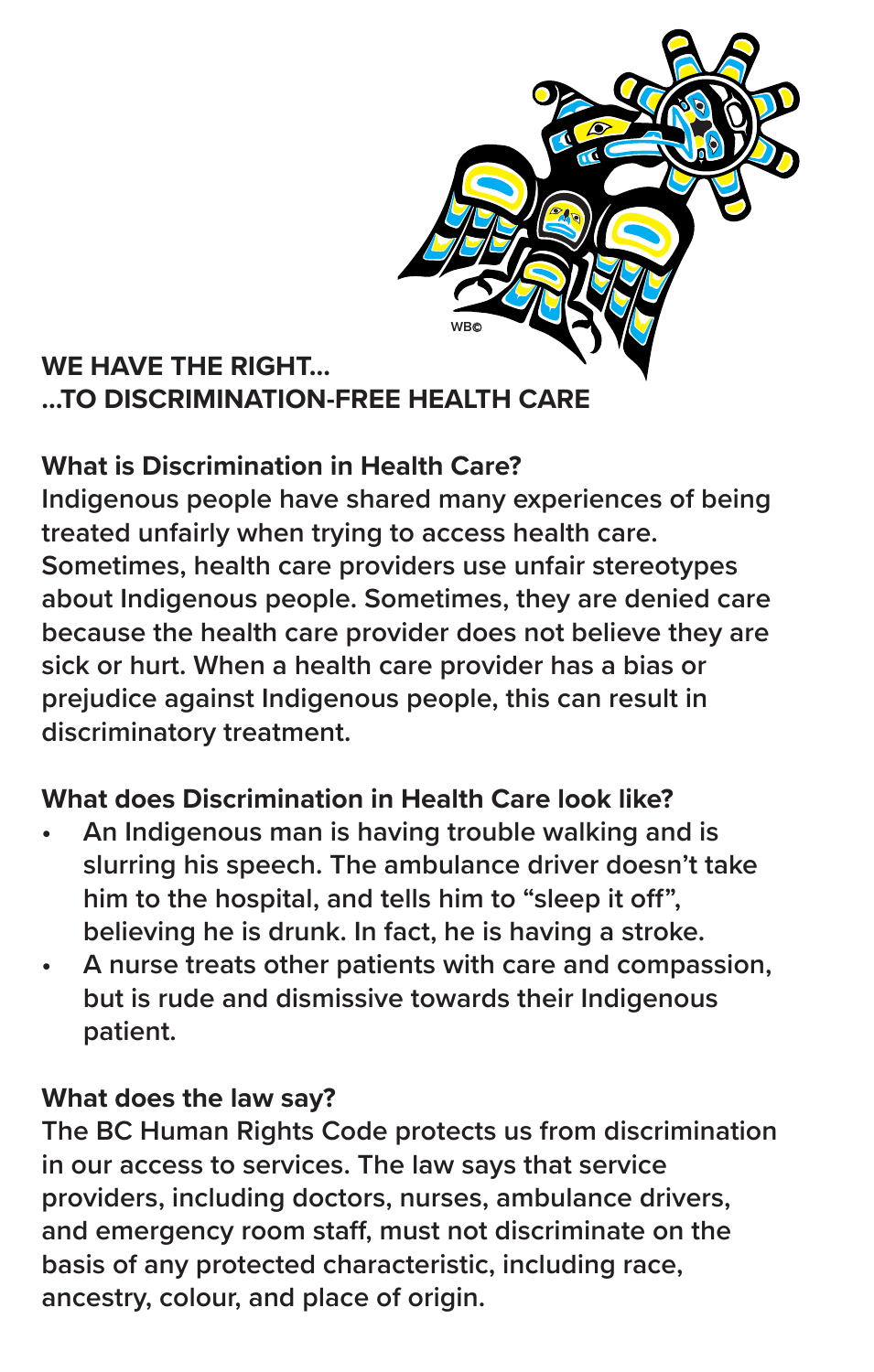

#### **WE HAVE THE RIGHT… …TO A HARASSMENT-FREE WORKPLACE**

#### **What is Harassment?**

**Harassment includes physical or verbal behaviour that is offensive or humiliating.**

**Harassment may be discrimination when it targets someone's identity. Harassing someone about their race, place of origin, religion, disability, age, sexual orientation, or gender identity, could be discrimination and violate human rights law.**

#### **What does Harassment look like?**

- **• A group of co-workers use a racist slur to describe their Indigenous colleague.**
- **• A supervisor makes sexist "jokes" at work, and won't stop when a female colleague asks him to.**

#### **What does the law say?**

**The BC Human Rights Code protects us from discrimination on the basis of our race, place of origin, religion, disability, age, sexual orientation, and gender identity. We are protected from discrimination in our jobs, our tenancies, and in our access to services like stores, transit services, and health care centres.** 

**WorkSafe laws also prohibit bullying and harassment.**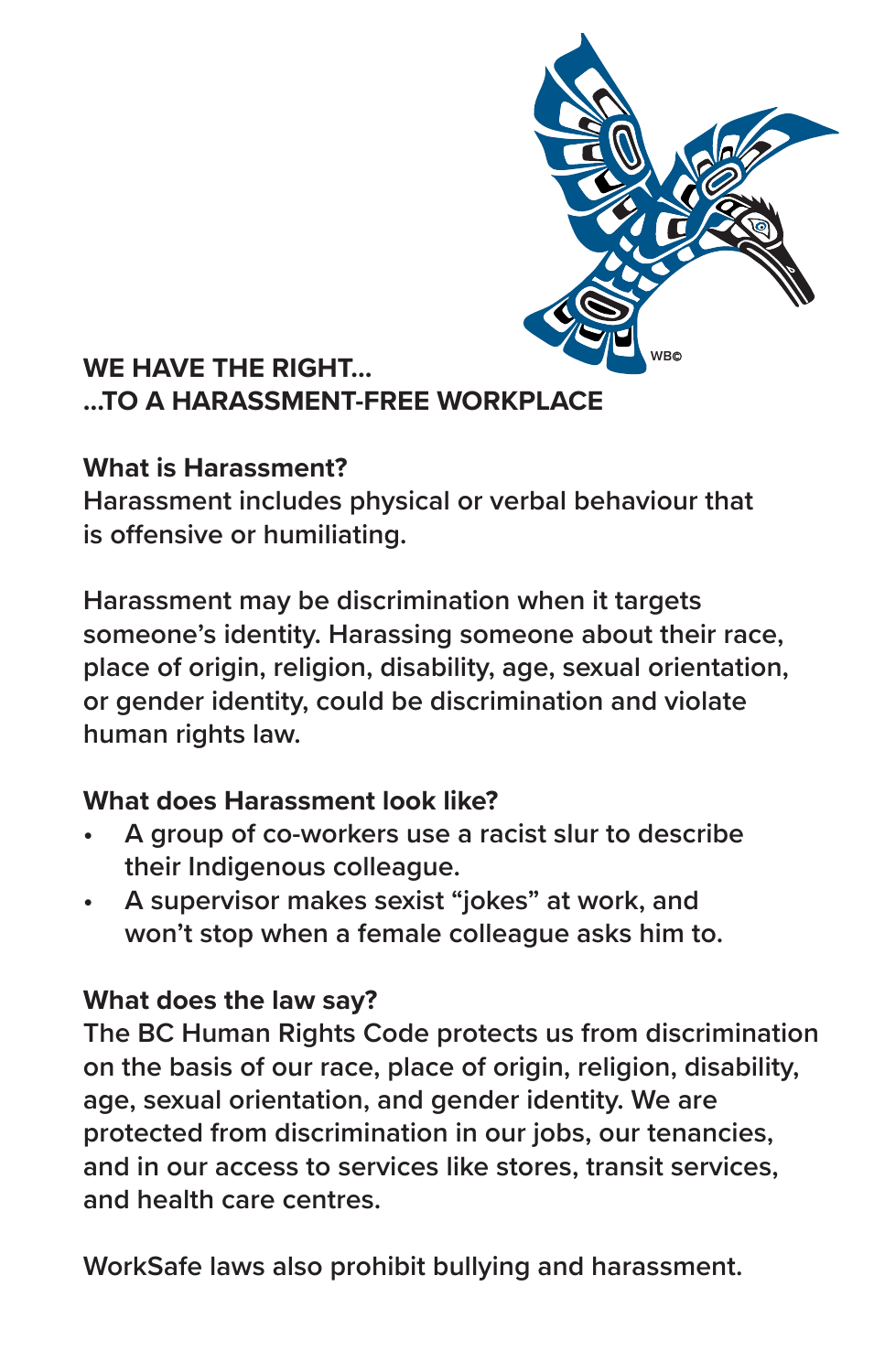

# **WE HAVE THE RIGHT… …TO HAVE OUR DISABILITIES ACCOMMODATED AT WORK**

#### **What is a Workplace Accommodation?**

**Sometimes a medical condition, a serious injury or illness, or a mental health issue gets in the way of our ability to do our jobs.**

**Employers have a duty to accommodate employees with disabilities. This may mean adjusting someone's job duties or working environment to remove a barrier to their ability to do their work.**

#### **What does Accommodation look like?**

- **• An employer buys a new desk so an employer who uses a wheelchair can sit comfortably at it.**
- **• A human resources manager works with an employee to return them to work gradually after they have been off work due to an injury.**

#### **What does the law say?**

**The BC Human Rights Code protects us from discrimination on the basis of a physical or mental disability. The law says employers must accommodate an employee's needs related to a disability. An employer must do their best to remove barriers to the workplace for disabled employees.**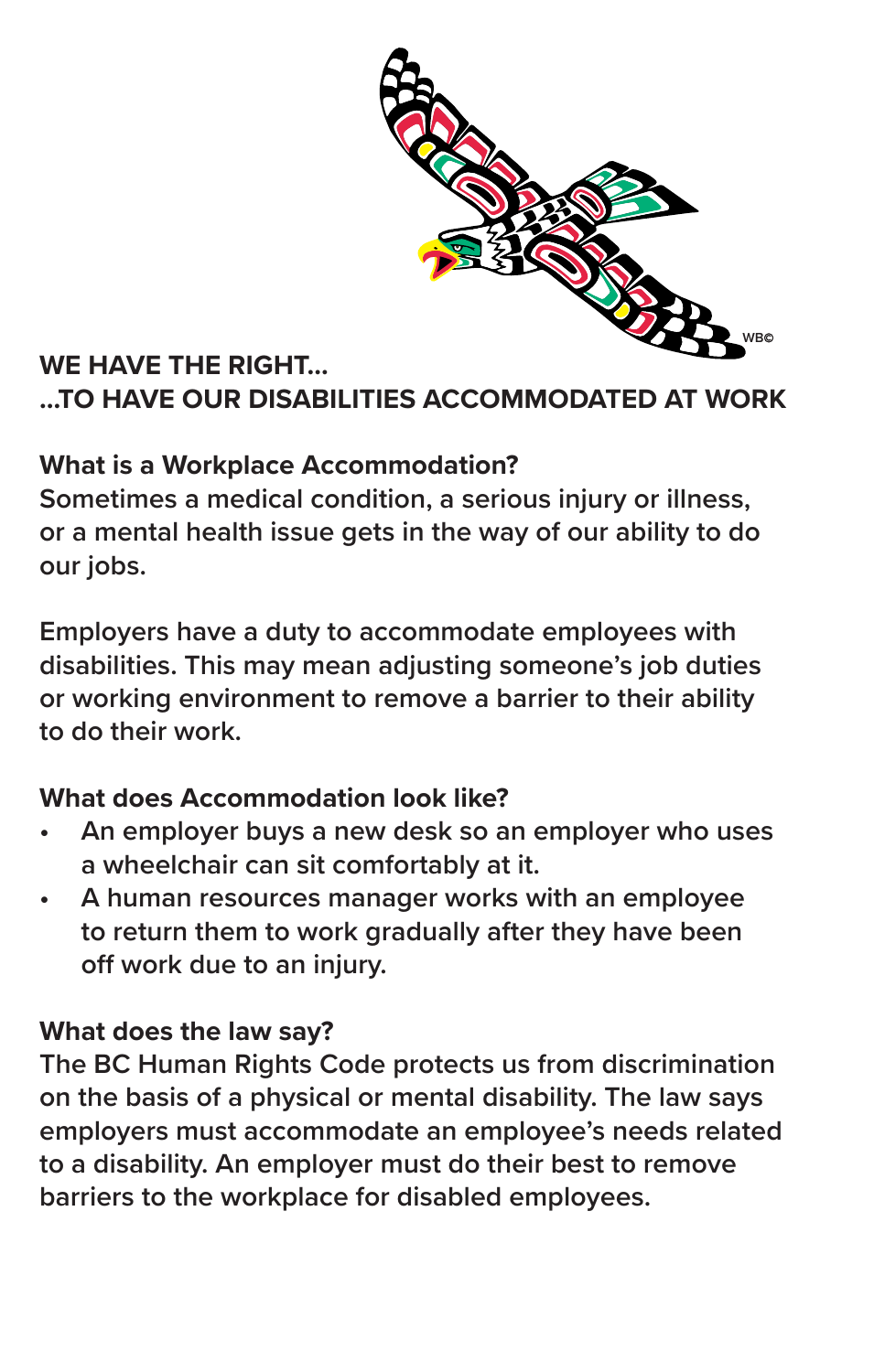#### **What can I do?**

**If you believe you've been discriminated against in your job, tenancy, or access to a service or facility, you can make a complaint to the BC Human Rights Tribunal. The Tribunal is like a court. It hears human rights complaints and makes decisions about them.** 

#### **You make your complaint on the Tribunal's website: www.bchrt.bc.ca**

**You must file your complaint within one year of the event. There is no cost. The Tribunal might award you compensation for what happened. The Tribunal might also order the other party to take steps to avoid discrimination in the future. You may also be able to find a resolution twith the help of a Tribunal mediator.** 

**A human rights complaint can take a long time – likely 1 to 2 years. A Tribunal mediation can be a much faster way to resolve the complaint. The Tribunal has several Indigenous members who can help mediate the complaint. You can also request an Indigenous process, like a ceremony or a healing circle, if you want to.**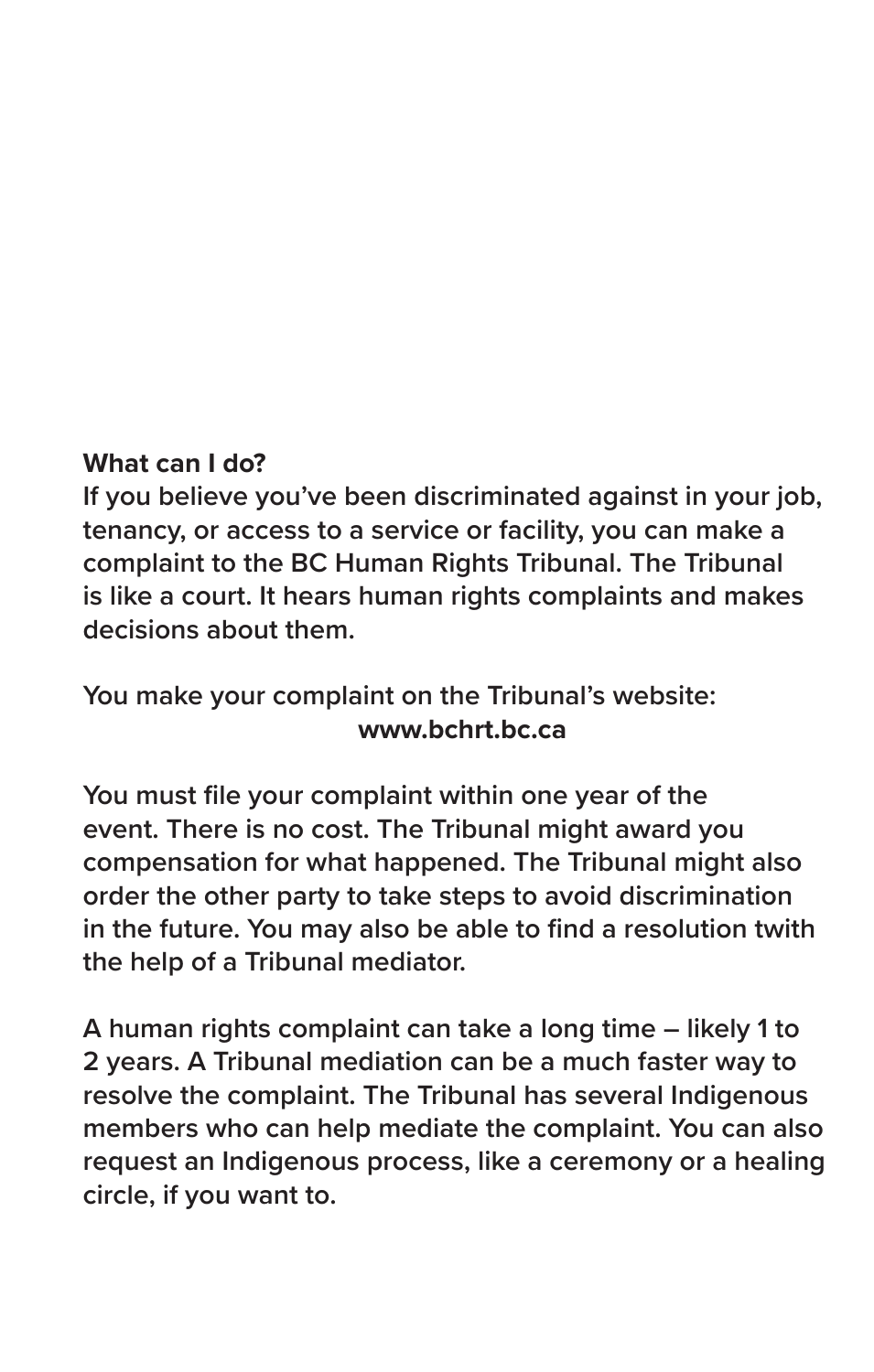#### **Who can help?**

**The BC Human Rights Clinic, part of the Community Legal Assistance Society (CLAS), provides free legal help with human rights complaints. Visit their website or call for more information or to book an appointment:** 

> **www.bchrc.net 604-622-1100 Toll free: 1-855-685-6222**

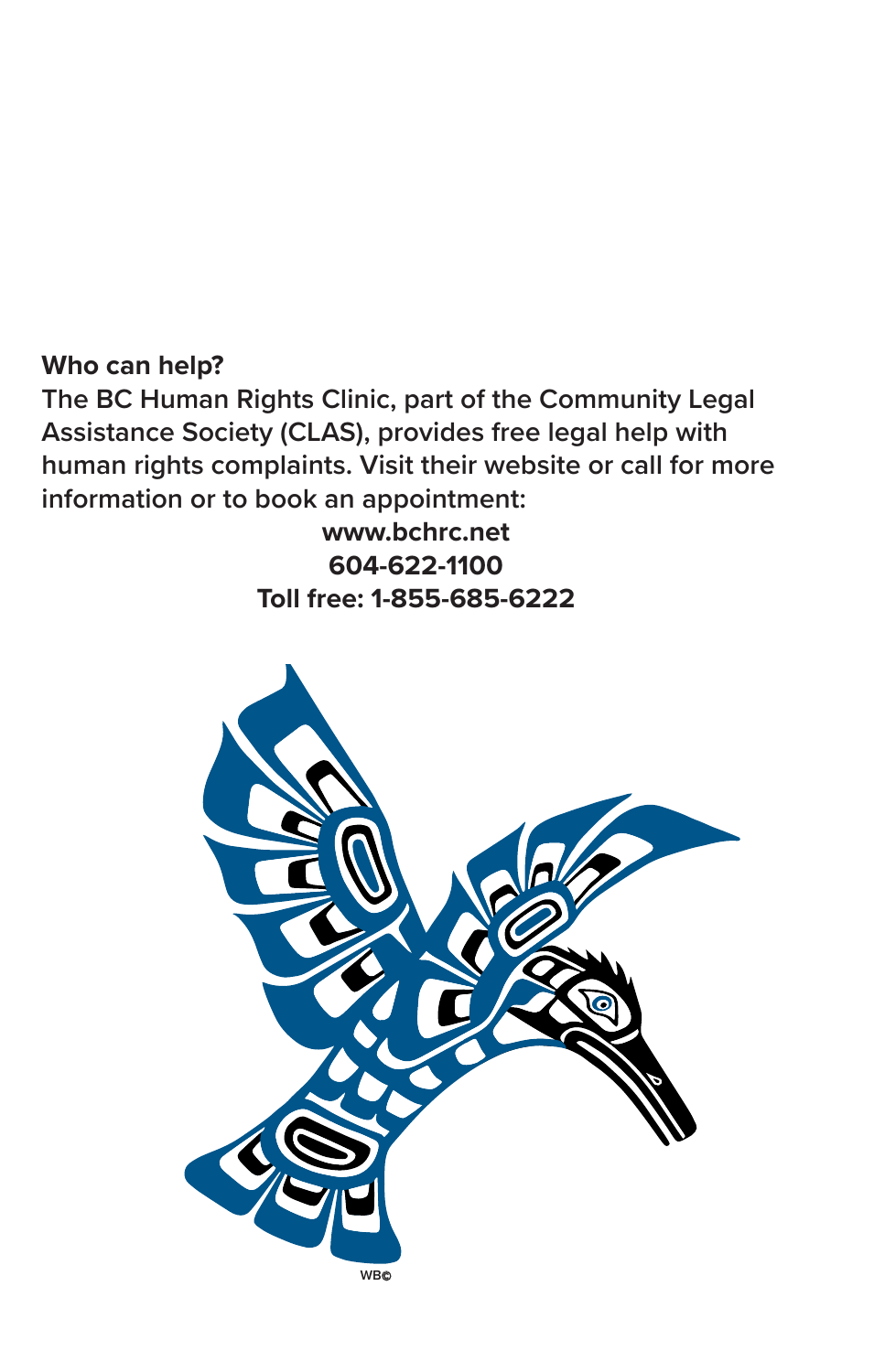**Other resources for legal help with human rights:**

**Indigenous Community Legal Clinic, UBC Tel: 604-822-1311 Toll Free: 1-888-684-7874 E-mail: iclc@allard.ubc.ca** 

**Vancouver Island Human Rights Coalition Tel: 250-382-3012 E-mail: contactvihrc@gmail.com**

**University of Victoria Law Centre Tel: 250-385-1221** 

**UBC Law Students Legal Advice Program Tel: 604-822-5791**

**Thompson Rivers University Community Legal Clinic Tel: 778-471-8490**

**AC Friends of Court (help with the complaint form only) E-mail: legalformsbc@gmail.com Tel: 778-522-2839**

**Access Pro Bono Tel: 1-877-762-6664**

**PovNet Find an Advocate – find a legal advocate in your community https://www.povnet.org/find-an-advocate**